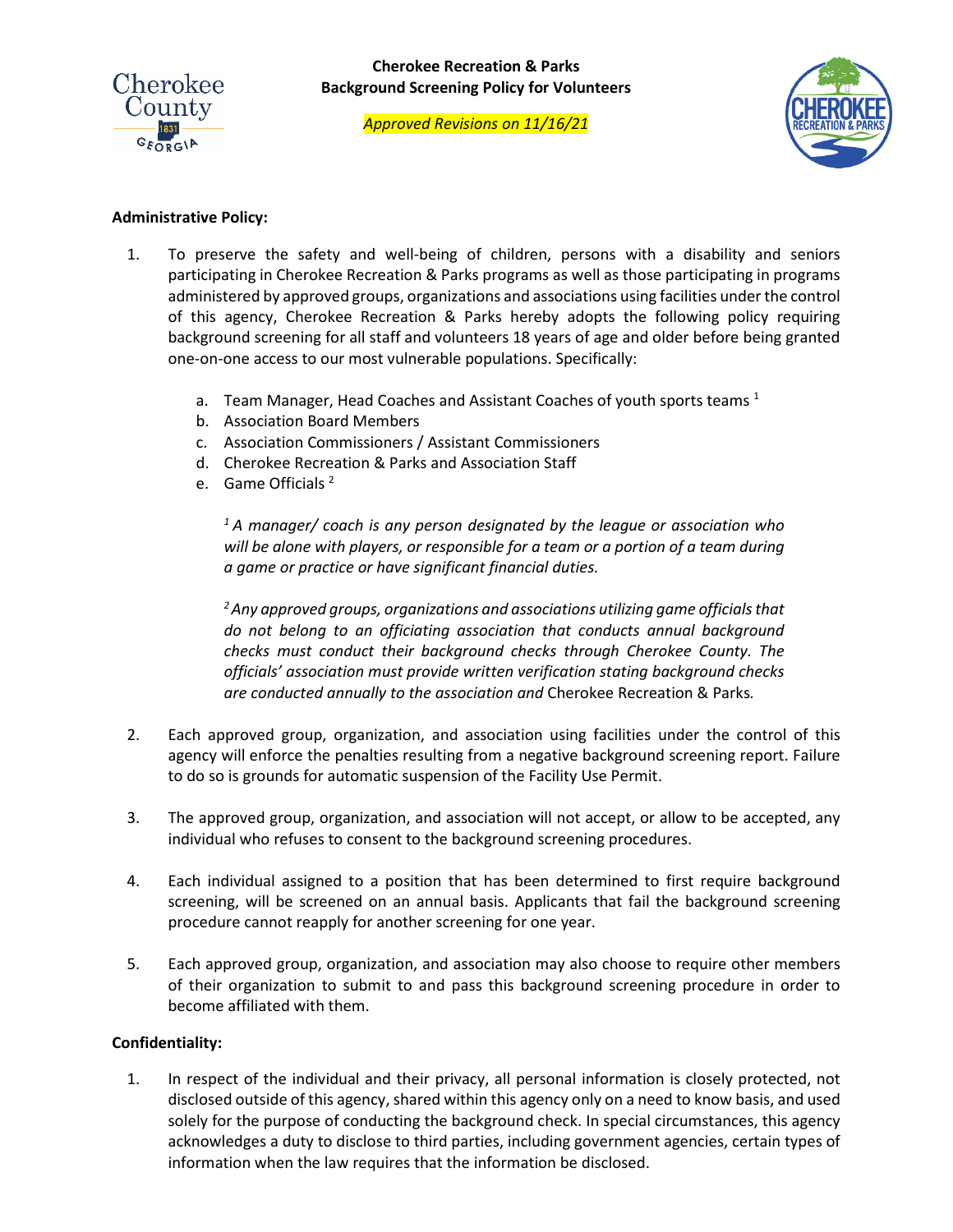# **Appeals:**

- 1. In the event the applicant feels a mistake has been reported in their criminal background check, it will be the applicant's responsibility to protest directly with the approved Background Screening Provider any finding that they wish to dispute. Cherokee Recreation & Parks shall not have any input or oversight into any disputed matter between the applicant and the approved Background Screening Provider.
- 2. Cherokee Recreation & Parks and its' employees are not responsible for errors or omissions that may be reported on background check profiles. Further, Cherokee Recreation & Parks will not "re-try" the case previously heard and resolved in a court of law and now a part of the individual's permanent criminal record.
- 3. If there is an indisputable disqualifying offense included by the approved Background Screening Provider on the individual's record, the disqualification will stand without further appeal.
- 4. Each approved group, organization, and association is required by this policy to accept the findings of Cherokee Recreation & Parks approved Background Screening Provider and enforce the disqualification.

## **Non-Waiver:**

1. Nothing in this policy shall be construed as a waiver or limitation of the discretion of Cherokee Recreation & Parks or any approved group, organization and association to disqualify an applicant for a position when, in their sole opinion, it is in the best interests of Cherokee Recreation & Parks or the approved group, organization and association or its program participants.

### **Penalty:**

1. Failure of an approved group, organization, and association to request background screening or enforce disqualification is cause for Cherokee Recreation & Parks to impose penalties. The minimum penalty shall be suspension of the Facility Use Permit until background screening and enforcement requirements are met. Additional measures may include financial penalties and/or extended suspensions against disqualified individuals and/or the group, organization or association.

### **Criteria for Exclusion:**

1. A person shall be disqualified and prohibited from serving in one of the above positions if the person has been found guilty of the following crimes:

> *Guilty means that a person was found guilty following a trial, entered a guilty plea, entered a no contest plea accompanied by a court finding of guilty, regardless of whether there was an adjudication of guilt (conviction) or a withholding of guilt, including reportable deferred adjudications that result in completion/closure as a non-conviction or dismissal.*

- a. Applicants will be disqualified with a **lifetime ban** from the above positions if they are guilty of the following:
	- i. A violent felony, or
	- ii. Any sexual felony offenses.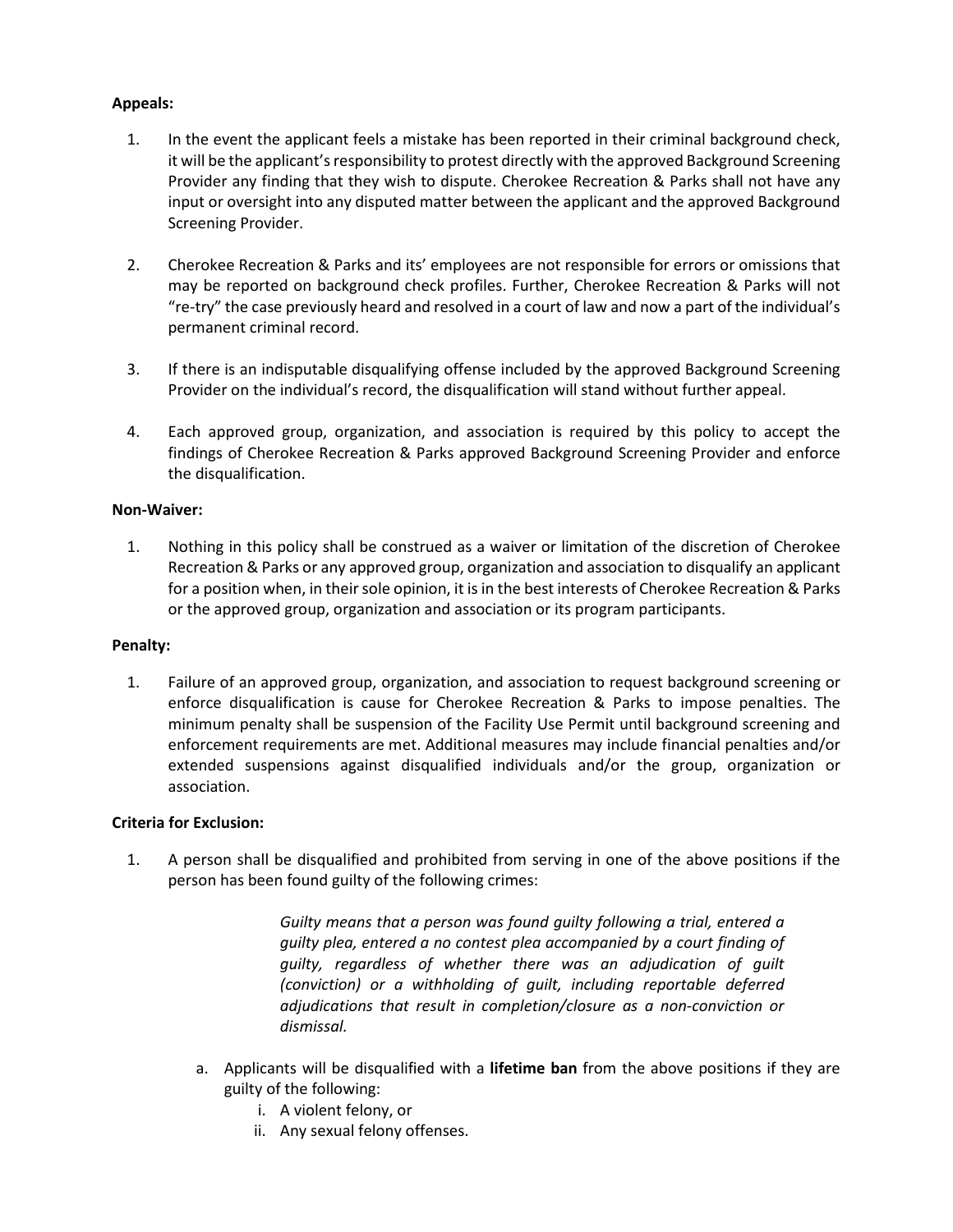*Examples include but are not limited to: child molestation, rape, sexual assault, sexual battery, sodomy, prostitution, solicitation, murder, manslaughter, aggravated assault, kidnapping, robbery, aggravated Burglary, etc.*

- iii. Registered sexual offenders.
- b. Applicants shall be disqualified if they have been guilty of the following within the past **ten (10) years**:
	- i. All other felonies.
	- ii. More than one alcohol or drug related offense.

*Examples include but are not limited to: drug offenses, theft, embezzlement, fraud, child endangerment, driving under the influence, simple drug possession, drunk and disorderly, public intoxication, possession of drug paraphernalia, etc.*

- c. Applicants shall be disqualified if they have been guilty of the following within past **seven (7) years**:
	- i. Any violent misdemeanor.

*Examples include but are not limited to: simple assault, battery, domestic violence, hit & run, etc.*

- ii. Any sexual misdemeanor offenses.
- d. Applicants shall be disqualified if they have been guilty of the following within past **three (3) years**:
	- i. Any alcohol or drug related misdemeanor.
	- ii. Any other misdemeanor that is a potential danger to children or directly related to the functions of the volunteer.

*Examples include but are not limited to: driving under the influence, simple drug possession, drunk and disorderly, public intoxication, possession of drug paraphernalia, contributing to the delinquency of a minor, providing alcohol to a minor, theft, etc.*

# 2. **Pending Cases/Cases Older Than 25 Years**

- a. Applicants who have been charged for any of the disqualifying offenses or for cases pending in court will not be allowed to serve in one of the above positions until the official adjudication of the case.
- b. Should an approved individual subsequently have any criminal charges brought against him/her that are listed in the detailed list of disqualifiers, during their term of service to Cherokee Recreation & Parks or approved group, organization and association, they will be required to immediately disclose the nature of the charges to Cherokee Recreation & Parks, and voluntarily terminate their duties until a determination is made by Cherokee Recreation & Parks regarding the effect of the pending charges on the individual's functions within the program.
- c. When a conviction occurred no less than twenty-five (25) years ago in time and where the applicant's conduct since the conviction(s) indicates rehabilitation and a lack of risk to the County and the program, some discretionary latitude may be provided, but only